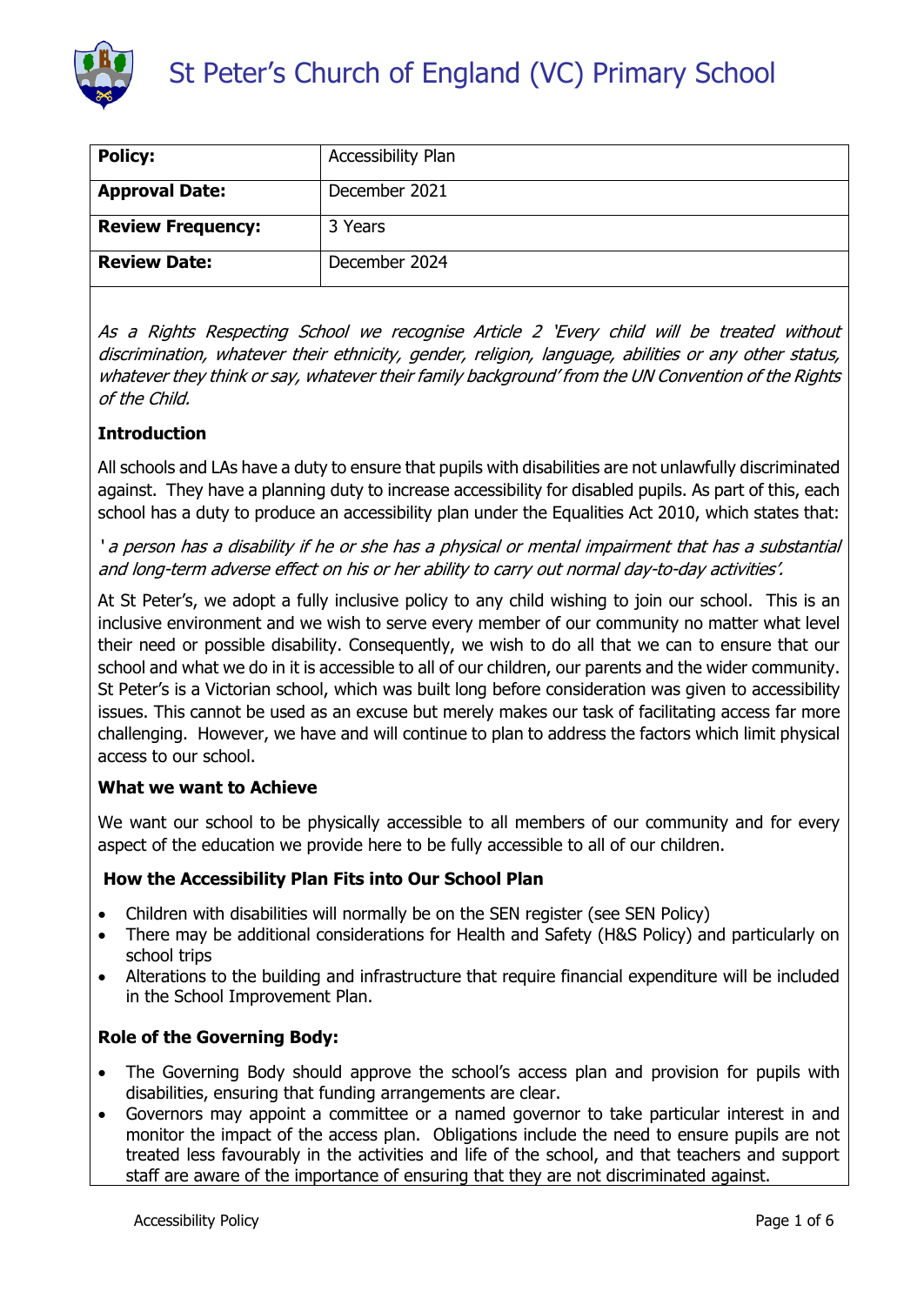

- As with all plans, the accessibility plan should be subject to a regular cycle of monitoring, evaluation and review. From September 2002 governing bodies, in their annual reports to parents, must report on their accessibility plan to show how they will increase access to education for disabled pupils in their school. In the light of evaluation and the responses to any consultation, the school should consider whether the plan needs amending.
- In Early Years settings, the management group should work with practitioners to determine the setting's policy for children with disabilities.

### **Schools are required to plan for:**

- **Increasing access for disabled pupils to the school curriculum.** This covers teaching and learning and the wider curriculum of the school such as participation in after-school clubs, leisure and cultural activities or school visits.
- **Improving access to the physical environment of schools.** This covers improvements to the physical environment of the school and physical aids to access education.
- **Improving the delivery of written information to disabled pupils.** This will include making written information that is normally provided by the school to its pupils, accessible to disabled pupils. Examples might include handouts, timetables, textbooks and information about school events. The information should take account of pupils' disabilities and pupils' and parents' preferred formats and be made available within a reasonable time frame.
- **Covering each of the following SEN dimensions:**
	- o Communication and Interaction
	- o Cognition and Learning
	- o Behaviour, Emotional and Social
	- o Physical, Sensory and Medical

### **Drawing up the Accessibility Plan**

- Although the accessibility plan is separate from the school development plan, it does form part of the school's overall planning process and dovetails into the school development plan.
- In drawing up plans, we take account of the **Code of Practice for Schools,** issued by the Disability Rights Commission and **Accessible Schools: Planning to increase access to schools for disabled pupils**, issued by the DfES.
- The Headteacher will be responsible for drawing up the accessibility plan and the Governing Body for monitoring and auditing the plan.
- The school will make best use of the available expertise. Disabled pupils, their parents, specialist teachers, local voluntary and disability organisations might be able to bring a useful perspective to help identify practices and arrangements that act as a barrier to admitting, accommodating and including disabled children.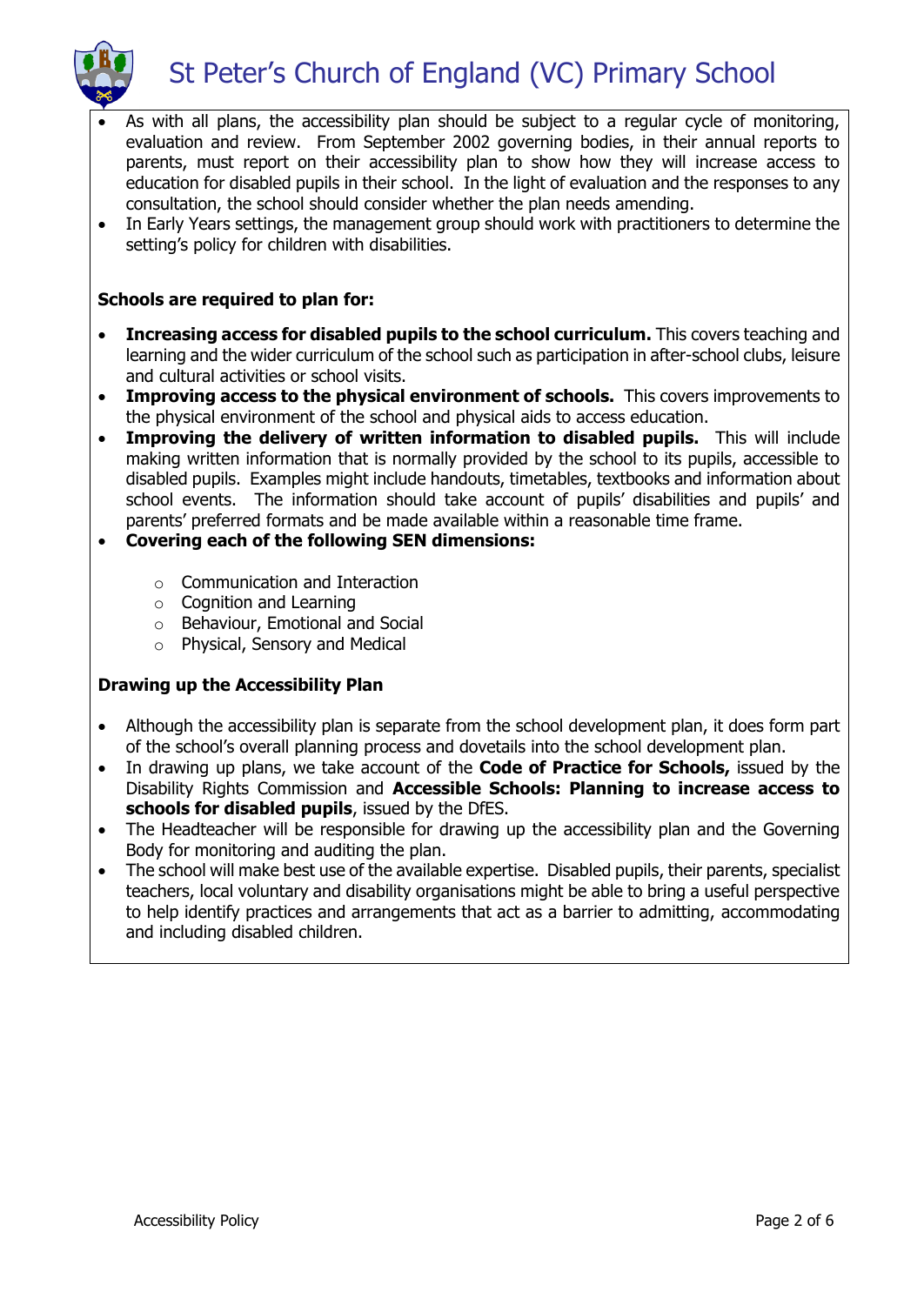

### **Identifying Barriers to Access: A Checklist**

| Section 1: How does your school deliver the curriculum?                                                                                                                                                        | <b>Yes</b> | <b>No</b> |
|----------------------------------------------------------------------------------------------------------------------------------------------------------------------------------------------------------------|------------|-----------|
| Do you ensure that teachers and teaching assistants have the necessary training to teach and support<br>disabled pupils?                                                                                       | $\ast$     |           |
| Are your classrooms optimally organised for disabled pupils?                                                                                                                                                   |            | $\ast$    |
| Do lessons provide opportunities for all pupils to achieve?                                                                                                                                                    | $\ast$     |           |
| Do lessons involve work to be done by individuals, pairs, groups and the whole class?                                                                                                                          | $\ast$     |           |
| Are all pupils encouraged to take part in music, drama and physical activities?                                                                                                                                | $\ast$     |           |
| Do staff recognise and allow for the mental effort expended by some disabled pupils, for example using<br>lip reading?                                                                                         | $\ast$     |           |
| Do staff recognise and allow for the additional time required by some disabled pupils to use equipment<br>in practical work?                                                                                   | $\ast$     |           |
| Do staff provide alternative ways of giving access to experience or understanding for disabled pupils<br>who cannot engage in particular activities, for example some forms of exercise in physical education? | $\ast$     |           |
| Do you provide access to computer technology appropriate for students with disabilities?                                                                                                                       | $\ast$     |           |
| Are school visits, including those overseas, accessible to all pupils irrespective of impairment?                                                                                                              | $\ast$     |           |

| Section 2: Is your school designed to meet the needs of all pupils?                                                                                                                 | <b>Yes</b> | <b>No</b> |
|-------------------------------------------------------------------------------------------------------------------------------------------------------------------------------------|------------|-----------|
| Does the size and layout of areas - including all classrooms, hall, library, outdoor sporting facilities and<br>playgrounds allow access for all pupils?                            |            | $\ast$    |
| Can pupils who use wheelchairs move around the school without experiencing barriers to access such<br>as those caused by doorways, steps and stairs, toilet facilities and showers? |            | $\ast$    |
| Are pathways of travel around the school site and parking arrangements safe and well signed?                                                                                        |            | $\ast$    |
| Are emergency and evacuation systems set up to inform ALL pupils, including pupils with SEN and<br>disability; including alarms with both visual and auditory components?           |            | $\ast$    |
| Are non-visual guides used, to assist people to use buildings including lifts with tactile buttons?                                                                                 |            | $\ast$    |
| Are areas to which pupils should have access well lit?                                                                                                                              | $\ast$     |           |
| Are steps made to reduce background noise for hearing impaired pupils such as considering a room's<br>acoustics, noisy equipment?                                                   | $\ast$     |           |
| Is furniture and equipment selected, adjusted and located appropriately?                                                                                                            | $\ast$     |           |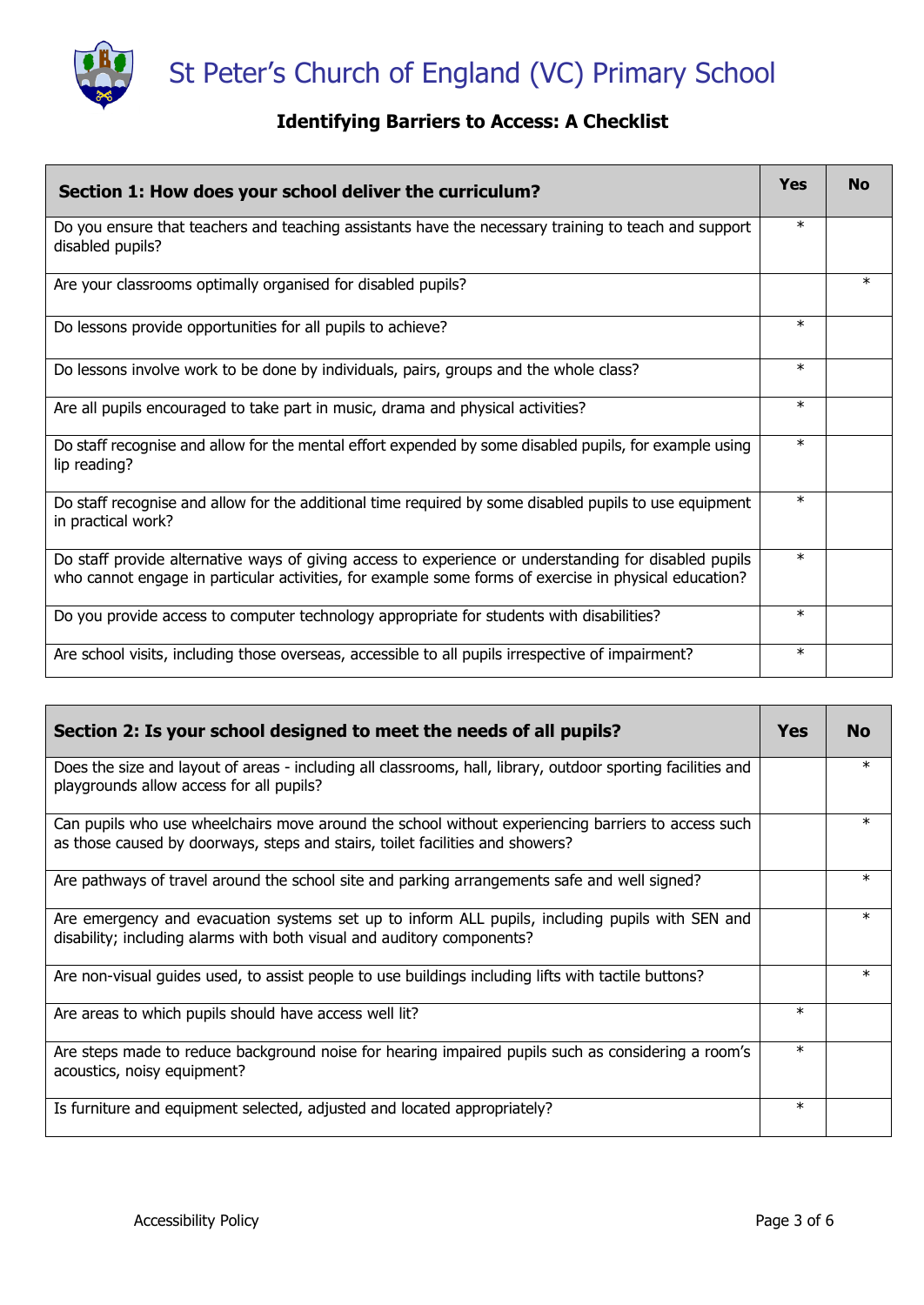St Peter's Church of England (VC) Primary School



### **Current Provision and Issues**

### **Access to the school curriculum**

The school makes any and every adaptation required to ensure that all of our children can access every area of the curriculum and any type of extracurricular enrichment activity which takes place. No children are disadvantaged in anyway at St Peter's and should it become apparent that any aspect of our practice or provision needed to be altered to ensure that this remained the case, we would do so.

We have a comprehensive SEN policy and we follow the SEN Code of Practice fully. Despite only having a PAN of 24, with the major financial limitations that entails, the school governors are committed to maintaining single age group classes. The teachers of these classes all have QTS. They plan and deliver differentiated, age appropriate lessons which are subject to ongoing monitoring by the SLT and relevant subject co-ordinators.

The school is well resourced and the SENCo has a separate budget from which she is able to purchase any materials required to support the learning of any disabled pupil. In addition, if more major adaptations are required, such as the provision of separate learning areas for disabled pupils, then these are planned for and addressed as fully as is possible. The school has provided a separate learning area for a child with hearing loss and classrooms have been re-arranged to support the learning of autistic children.

Despite only having a PAN of 24, the school employs a number of Teaching Assistants. The TAs support specific children who have more significant needs as well as providing targeted support to a wider range of children who have a lower level of need which nevertheless limits the degree to which they can access the age appropriate curriculum.

The SENCo is able to access external support for pupils through the school budget and our own independently organised access to third parties such as Educational Psychologists etc, as well as through the LA's own structure such as LIFT. Staff receive any training which is required to support the needs of our children to ensure that they can enjoy full access to the life of the school.

The attainment and progress of all SEN and PP children are monitored, evaluated and reported. If issues arise, these are addressed as fully as possible.

Hence, we can report that the school makes every reasonable adjustment to ensure that no child is disadvantaged because of a disability. Our staff go to whatever lengths are required to adapt both our curriculum and our teaching so that the education we provide is accessible to all. However, the continuing issue we have is not related to the adaptations we make to our practice, the curriculum and the resources we use within classrooms, but rather it relates to the limitations of the school site.

### **Access to the physical environment of the school**

St Peter's school enjoys a wonderful site. The buildings and the environment add a magical element to our school. However, they also have severe limitations with regard to the delivery of modern education in an inclusive manner. The two school buildings are old and the Lodge was the former vicarage and therefore was never designed for use as a school building. Neither building allows easy access for a disabled person. Further, the site itself is almost impossible to access for anyone in a wheelchair. Despite ongoing efforts to improve physical access to the site, the reality is that considerable issues continue to limit access for those with disabilities.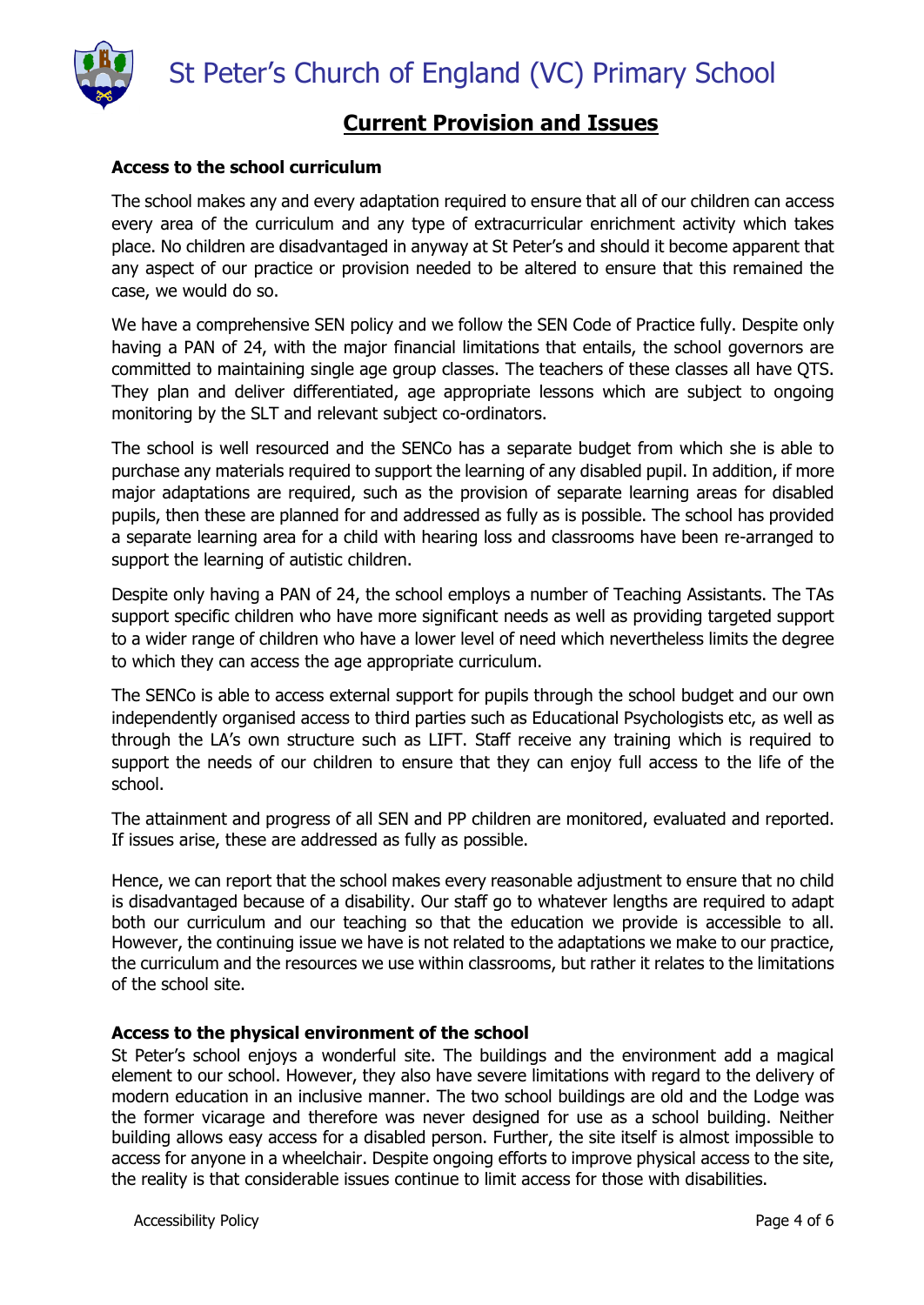

### **1. Access onto and around the Site**

The main pedestrian entrance to the school is not accessible to anyone in a wheelchair. Indeed it provides considerable difficulties for anyone who has any form of mobility issues. The entrance is single width and is on a steep hill, fronting onto a narrow but busy road, and involves steps both inside and outside the entrance gate which accesses directly onto a sloping playground. It is impossible to make any adaptation which could address these issues fully.

It is possible for a person in a wheelchair or with limited mobility to access the site through the rear entrance gate. Further, we have a parking area adjacent to this rear gate and hence it would be possible for a disabled person to drive close to the gate and access the site from there. The issue then however is that there is no wheelchair entrance to the Lodge building and the Mount Pleasant building only has a steep ramp to access to the building, and there are then doorways which will prevent passage around the building.

Hence, the site and the buildings are currently only accessible to people who are mobile.

### **2. Parking**

There are limited parking facilities at the school. There is a small parking area adjacent to the rear entrance.

### **Toileting/Showering/Medical facilities**

Toileting facilities at the school have been developed and are now adequate for the number of pupils at school. In the Lodge, there are dedicated children's toilet cubicles for each of Years R and 1, and separate toilets for Years 2 and 3. In Mount Pleasant, there are adequate toilet facilities for both children and adults. There is a larger toilet in the Mount Pleasant building, which may allow wheelchair access should it be required, but it is at the end of a corridor, with narrow doorways and a change in floor level.

There are no shower facilities, changing places or care suites on site. There is no first aid facility and no access to running water where first aid could be adequately administered.